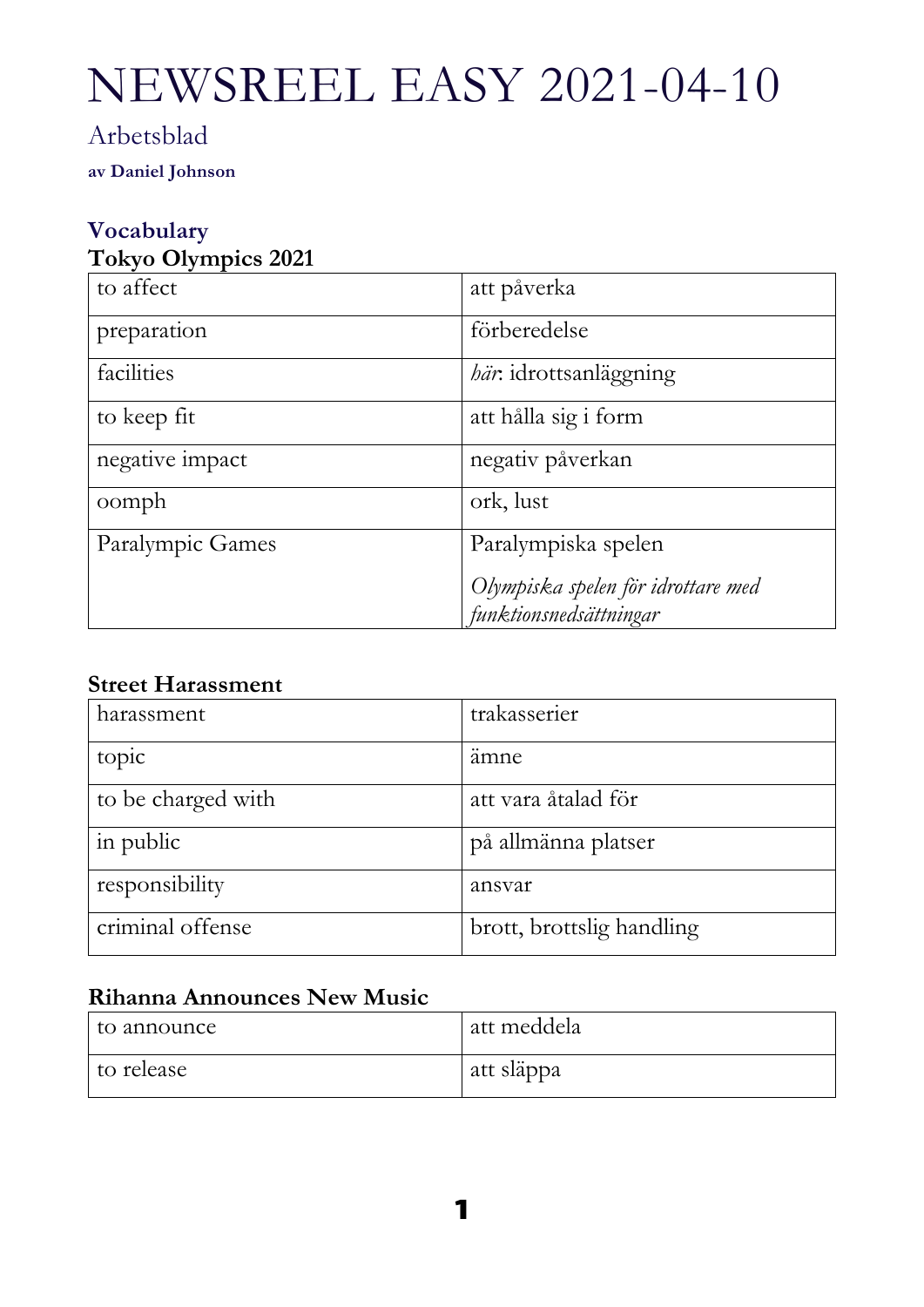# **While Listening: Comprehension Questions**

#### **Tokyo Olympics 2021**

1. What are the Olympic athletes worried about?

\_\_\_\_\_\_\_\_\_\_\_\_\_\_\_\_\_\_\_\_\_\_\_\_\_\_\_\_\_\_\_\_\_\_\_\_\_\_\_\_\_\_\_\_\_\_\_\_\_\_\_\_\_\_\_\_\_\_\_\_\_\_\_\_\_\_\_\_

 $\_$  , and the contribution of the contribution of  $\mathcal{L}_1$  , and the contribution of  $\mathcal{L}_2$  , and the contribution of  $\mathcal{L}_1$ 

\_\_\_\_\_\_\_\_\_\_\_\_\_\_\_\_\_\_\_\_\_\_\_\_\_\_\_\_\_\_\_\_\_\_\_\_\_\_\_\_\_\_\_\_\_\_\_\_\_\_\_\_\_\_\_\_\_\_\_\_\_\_\_\_\_\_\_\_

\_\_\_\_\_\_\_\_\_\_\_\_\_\_\_\_\_\_\_\_\_\_\_\_\_\_\_\_\_\_\_\_\_\_\_\_\_\_\_\_\_\_\_\_\_\_\_\_\_\_\_\_\_\_\_\_\_\_\_\_\_\_\_\_\_\_\_\_

 $\_$  , and the contribution of the contribution of  $\mathcal{L}_1$  , and the contribution of  $\mathcal{L}_2$  , and the contribution of  $\mathcal{L}_1$ 

\_\_\_\_\_\_\_\_\_\_\_\_\_\_\_\_\_\_\_\_\_\_\_\_\_\_\_\_\_\_\_\_\_\_\_\_\_\_\_\_\_\_\_\_\_\_\_\_\_\_\_\_\_\_\_\_\_\_\_\_\_\_\_\_\_\_\_\_

 $\_$  , and the contribution of the contribution of  $\mathcal{L}_1$  , and the contribution of  $\mathcal{L}_2$ 

\_\_\_\_\_\_\_\_\_\_\_\_\_\_\_\_\_\_\_\_\_\_\_\_\_\_\_\_\_\_\_\_\_\_\_\_\_\_\_\_\_\_\_\_\_\_\_\_\_\_\_\_\_\_\_\_\_\_\_\_\_\_\_\_\_\_\_\_

 $\_$  , and the contribution of the contribution of  $\mathcal{L}_1$  , and the contribution of  $\mathcal{L}_2$  , and the contribution of  $\mathcal{L}_1$ 

\_\_\_\_\_\_\_\_\_\_\_\_\_\_\_\_\_\_\_\_\_\_\_\_\_\_\_\_\_\_\_\_\_\_\_\_\_\_\_\_\_\_\_\_\_\_\_\_\_\_\_\_\_\_\_\_\_\_\_\_\_\_\_\_\_\_\_\_

- 2. What does Allyson Felix say?
	- a. The sport centres are closed.
	- b. She doesn't need the facilities.
	- c. She travels to Los Angeles to train.
	- d. She has to train indoors.
- 3. What is Allyson's solution to this problem?

4. How does Hollie Arnold feel about training right now?

#### **Street Harassment**

5. Why has street harassment been a big topic in the UK this month?

6. Give **one** example of the harassment Katrina has experienced.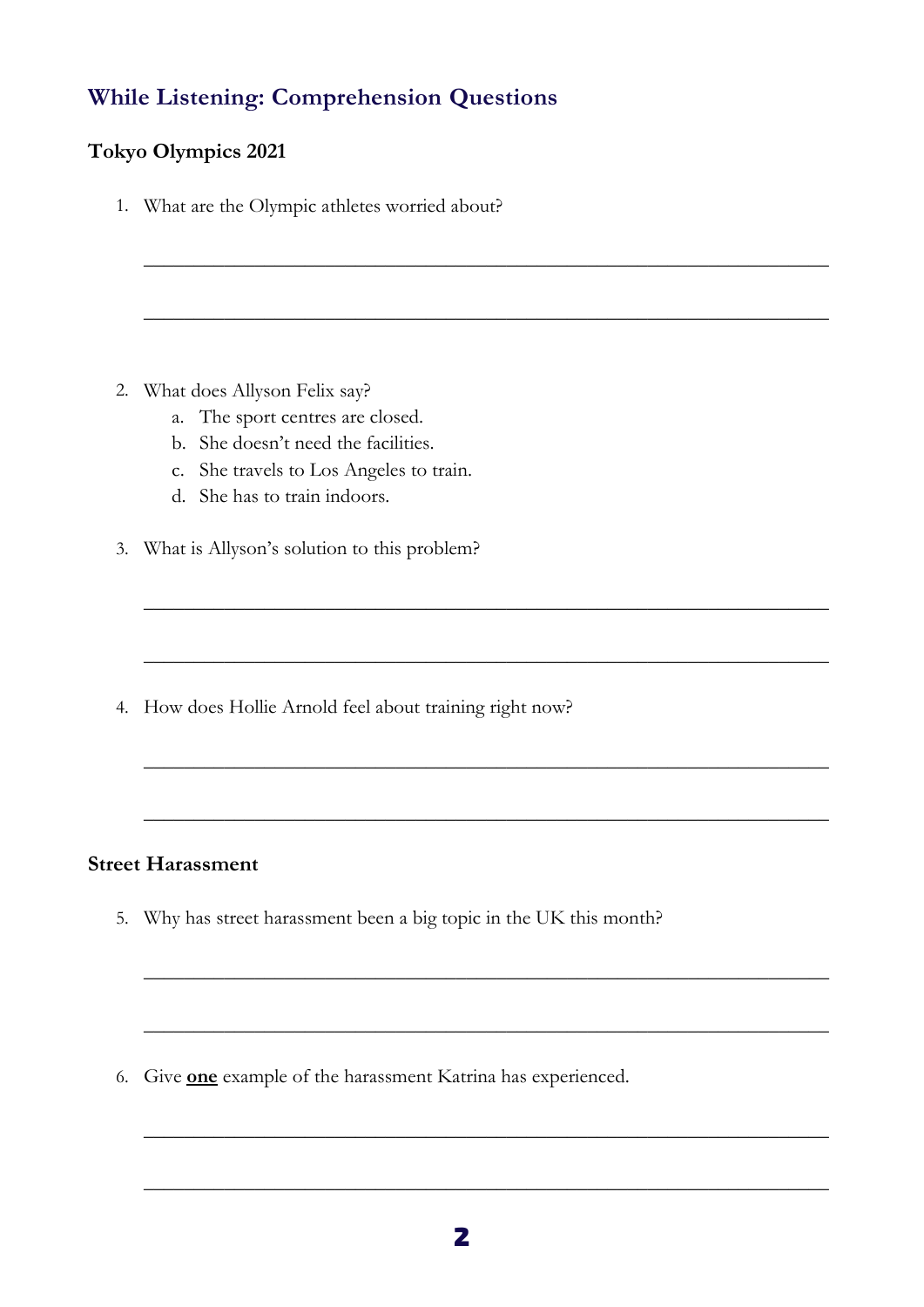7. What is Katrina critical about?

She is critical about…

- a. how girls deal with sexual harassment.
- b. girls covering up the problem.
- c. girls being made responsible to keep themselves safe.
- d. girls distracting boys.
- 8. Who does Katrina think should take responsibility for this problem?

 $\_$  , and the contribution of the contribution of  $\mathcal{L}_1$  , and the contribution of  $\mathcal{L}_2$  , and the contribution of  $\mathcal{L}_1$ 

\_\_\_\_\_\_\_\_\_\_\_\_\_\_\_\_\_\_\_\_\_\_\_\_\_\_\_\_\_\_\_\_\_\_\_\_\_\_\_\_\_\_\_\_\_\_\_\_\_\_\_\_\_\_\_\_\_\_\_\_\_\_\_\_\_\_\_\_

\_\_\_\_\_\_\_\_\_\_\_\_\_\_\_\_\_\_\_\_\_\_\_\_\_\_\_\_\_\_\_\_\_\_\_\_\_\_\_\_\_\_\_\_\_\_\_\_\_\_\_\_\_\_\_\_\_\_\_\_\_\_\_\_\_\_\_\_

\_\_\_\_\_\_\_\_\_\_\_\_\_\_\_\_\_\_\_\_\_\_\_\_\_\_\_\_\_\_\_\_\_\_\_\_\_\_\_\_\_\_\_\_\_\_\_\_\_\_\_\_\_\_\_\_\_\_\_\_\_\_\_\_\_\_\_\_

\_\_\_\_\_\_\_\_\_\_\_\_\_\_\_\_\_\_\_\_\_\_\_\_\_\_\_\_\_\_\_\_\_\_\_\_\_\_\_\_\_\_\_\_\_\_\_\_\_\_\_\_\_\_\_\_\_\_\_\_\_\_\_\_\_\_\_\_

 $\_$  , and the contribution of the contribution of  $\mathcal{L}_1$  , and the contribution of  $\mathcal{L}_2$  , and the contribution of  $\mathcal{L}_1$ 

9. What is the goal of the movement "Our Streets Now?"

#### **Rihanna Announces New Music**

10. How long ago did Rihanna release her last solo song?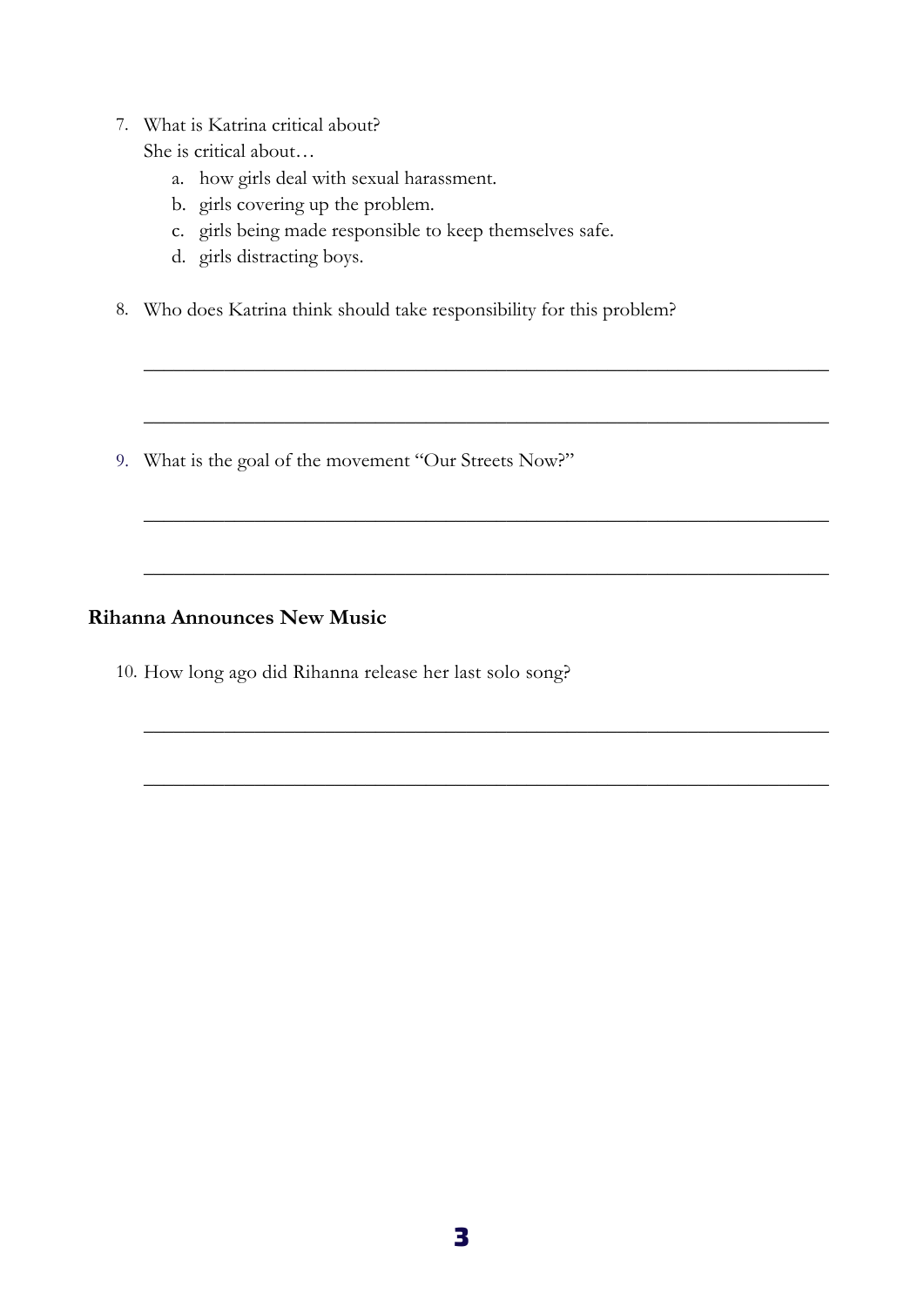## **After Listening: Discuss!**

In the second news story, we heard about the problem of sexual harassment in the streets of the UK. Katrina, who was interviewed in the news story, said "At school, girls are taught that they need to cover up and that they are the distraction to the boys." What do you think about this? Who should be made responsible for sexual harassment? Boys or girls? Why? Give reasons for your answers and discuss with your classmates.

## **After Listening: Debate!**

In many countries in the world, lots of sport centres and other training facilities are closed because of the Coronavirus Pandemic. In the first news story, we heard about how Olympic and Paralympic athletes are affected by this. Do you think top athletes should be able to train during a lockdown or not? Pick a side, give reasons for your answers and debate with a classmate!

#### **Useful Phrases**

| In my opinion             | I reckon that                |
|---------------------------|------------------------------|
| I think                   | I believe                    |
| I agree, because          | I disagree, because          |
| On the one hand,          | On the other hand,           |
| In my personal experience | According to the news report |

## **After Listening: Write!**

In the third news story, we learnt that Rihanna hasn't released a solo song in the last five years. Now she will and this has made fans very happy. Who is your favourite artist or band? Write a short blog post where you present them and argue for why they are the best artist or band. Make sure you mention your favourite songs and tell your readers why you love them so much!